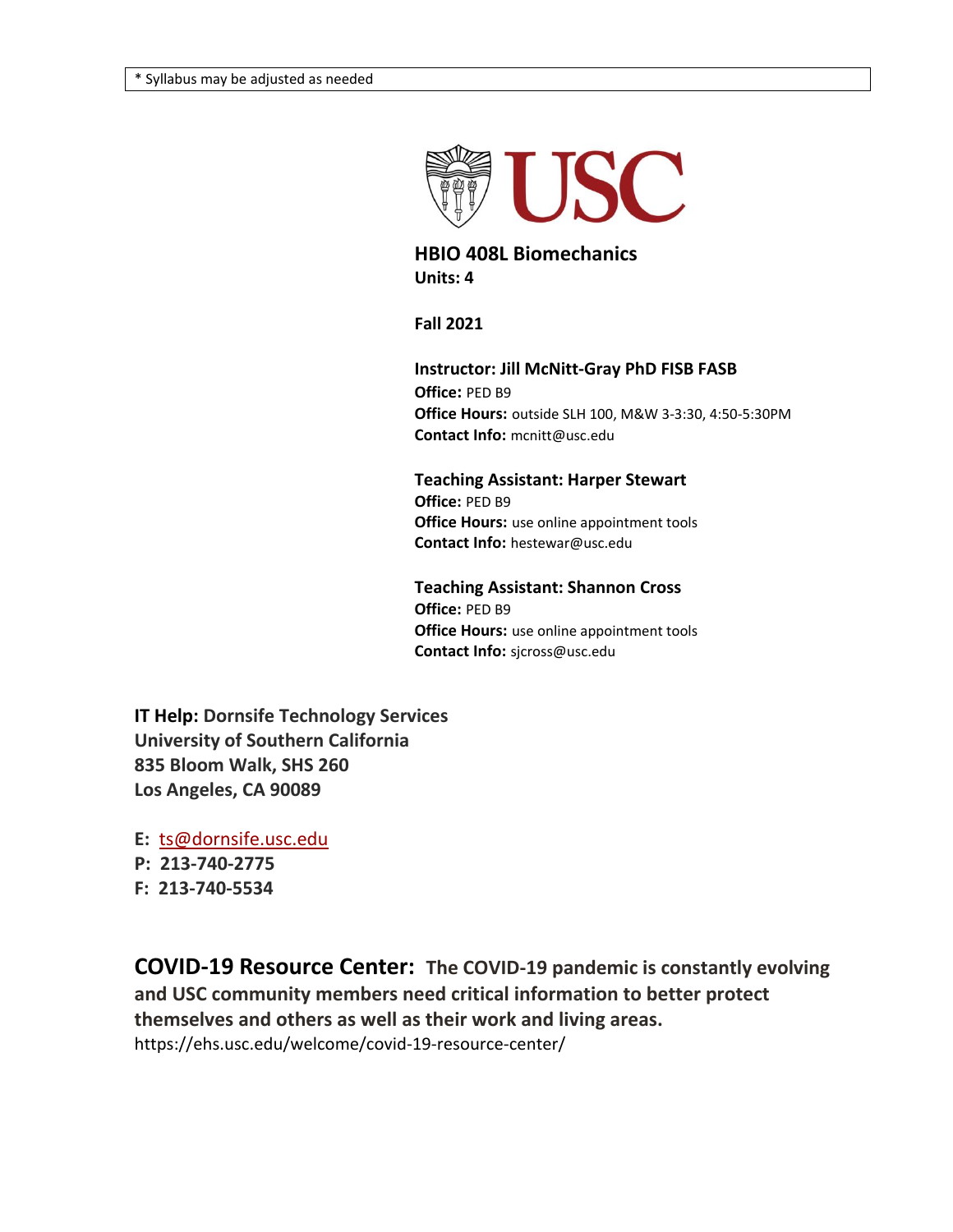### **Course Description**

Kinematic and kinetic analysis of human motion. Emphasis on performance enhancement and injury prevention. Geared for junior and senior undergraduate students. Concepts from high school algebra (word problems and solving for an unknown) and the use of sine, cosine, and tangent concepts from trigonometry. Calculus is not required.

#### **Prerequisites:** [MATH](https://classes.usc.edu/term-20203/course/math-108/) 108 and PHYS [135A](https://classes.usc.edu/term-20203/course/phys-135A/) or higher

#### **Learning Objectives**

- 1. Discuss the interplay and relative influence of biology and social context on dimensions of human diversity and health.
- 2. Apply cross-disciplinary scientific principles to explain how humans function, adapt and evolve.
- 3. Analyze and synthesize discipline-related content specific to real world problems and utilize the scientific method, basic scientific principles and methodologies concepts to clarify what is known, unknown or need further study.
- 4. Independently and collaboratively apply scientific knowledge as well as analytical and experimental skills to produce integrative original work.
- 5. Describe the structure/function of muscles, bones, joints and tissues of the human body.
- 6. Formulate testable hypotheses, design and conduct experiments, present interpretations of results and articulate reasoned conclusions to solve real-world and conceptual problems.
- 7. Safely and properly use scientific equipment, databases, Newton's Laws, and other mathematical and computational tools to advance working knowledge of cause-effect relationships governing human movement.
- 8. Use relevant sources of scientific evidence to construct a well-supported, logical argument, explain it to others using oral, written, and multimedia forms of communication in real world contexts.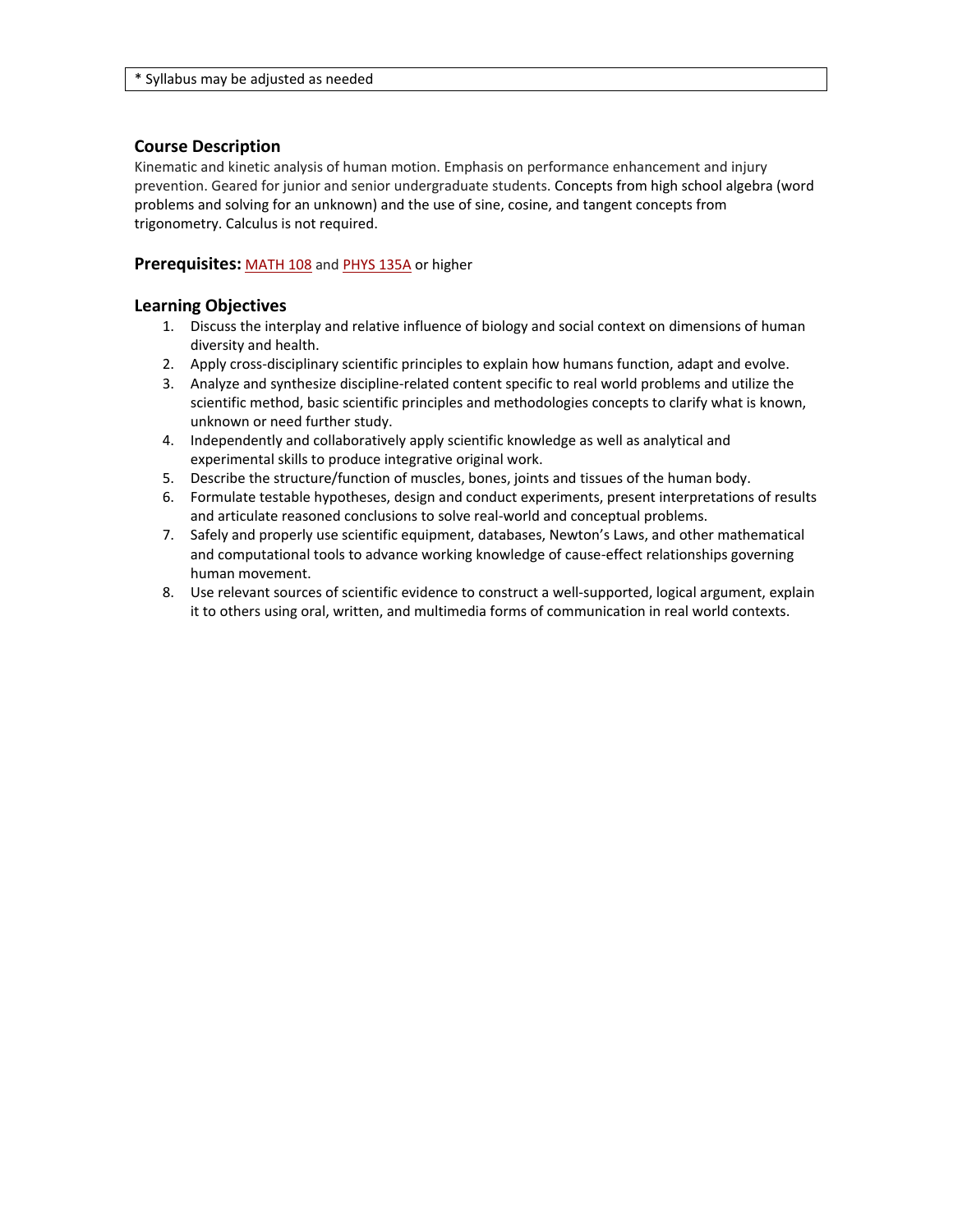**University of Southern California – Department of Biological Sciences HBIO-408L\* –Biomechanics (4 Units) Fall 2021 <http://hbio408biomechanics.usc.edu/lab/lab.html>**

**Instructors:** Jill McNitt-Gray, Ph.D. [mcnitt@usc.edu](mailto:hermosakat@yahoo.com) **Lecture:** MON, WED, 3:30-4:50 PM SLH 100 **Office Hours**: Outside SLH 100, M, W 3-3:30, 4:50-5:30 PM (be prepared to share work done during office hours) **Laboratory:** 3 hours/week **Content builds weekly, Comprehensive Final Exam**

## **\*Course includes project-based capstone experience**

Kinematic and kinetic analysis of human motion; emphasis on performance enhancement and injury prevention. Concepts from high school algebra (word problems and solving for an unknown) and the use of sine, cosine, and tangent concepts from trigonometry. Calculus is not required. **Prerequisite:** 1 from [\(MATH 108](http://web-app.usc.edu/soc/20133/math-108) or [MATH 125\)](http://web-app.usc.edu/soc/20133/math-125) and 1 from [\(PHYS 135a](http://web-app.usc.edu/soc/20133/phys-135a) or [PHYS 151\)](http://web-app.usc.edu/soc/20133/phys-151)

## **Required Texts and Supplies:**

- 1. Web-Based Content ( Blackboard and Google Drive)
- 2. Selected Literature Readings available through PubMed@usc through USC Library
- 3. Electronic Storage Device (back up and store homework, labs, and project content)

### **Learn-by-Doing Objectives**

- Develop critical thinking and analytical skills to solve meaningful problems; use Newton's Laws to understand cause-effect relationships governing human movement.
- Improve oral, written, electronic information and communication skills.
- Gain hands-on experience analyzing motion and quantifying and interpreting biomechanical information in scientific, ethical, social, and environment related contexts.

### **II. Grading Procedures:**

- Assessment 1 20%
- Assessment 2 20%
- Comprehensive Assessment 25%
- Lab experiential Learning 20%
- Project 15%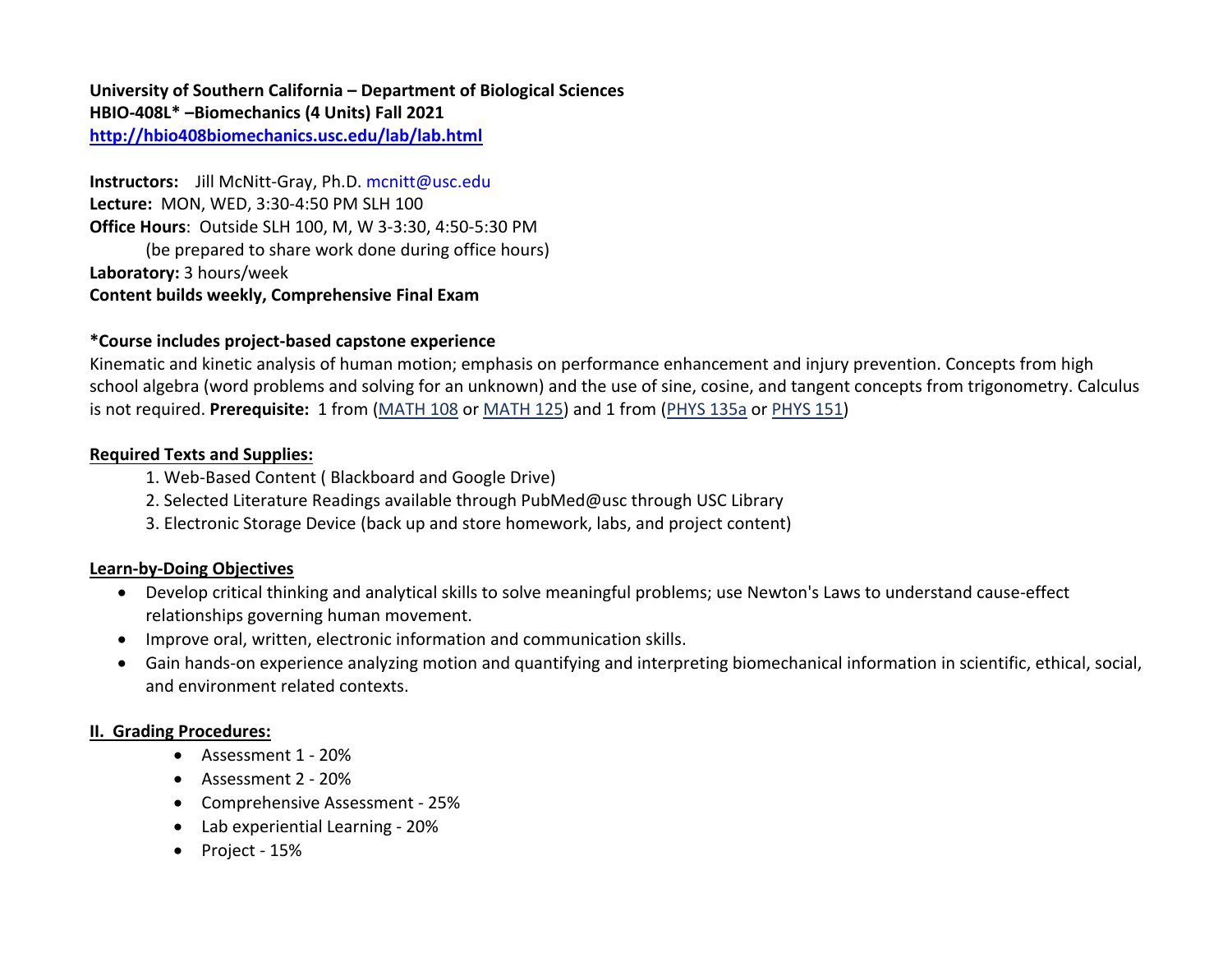### **Lab Experiential Learning Activities**

- Pre/Post Lab: Reports, Demonstrations, Community of Practice Posts, Literature Review, Collection Protocols etc. 50%
- Lab Quizzes (prelab): 25%, Practicals: 25%

Check +: demonstrates full understanding and can apply to novel situations Check: demonstrates solid understanding Check -: demonstrates emerging understanding

**Couse Grading Scale:** >90%=A,> 80%=B, >70%=C, >65%=D, otherwise =F

**III. Laboratory Component Human Biology Instructional Laboratory Manager Anh-Khoi Nguyen** agnguyen@usc.edu

## **Teaching Assistants**

**Harper Stewart** [hestewar@usc.edu](mailto:hestewar@usc.edu) Office hours: sign up on google doc

## **Shannon Cross**

sjcross@usc.edu Office hours: sign up on google doc

## **IV. Expectations**

- 1. Come prepared for class and labs (lecture pop quizzes).
- 2. Sincere Personal Investment in independent discovery and lab activities.
- 3. USC conduct code (you must do your own work!) Refer to **SCampus** Academic Integrity Section.
- 4. Excused absences require written notification *one week in advance.*
- 5. Honor due dates in lab and lecture **(anything turned in after due date = zero points).**
- 6. Email (HBIO 408 as subject line), class participation including participation on blackboard discussion board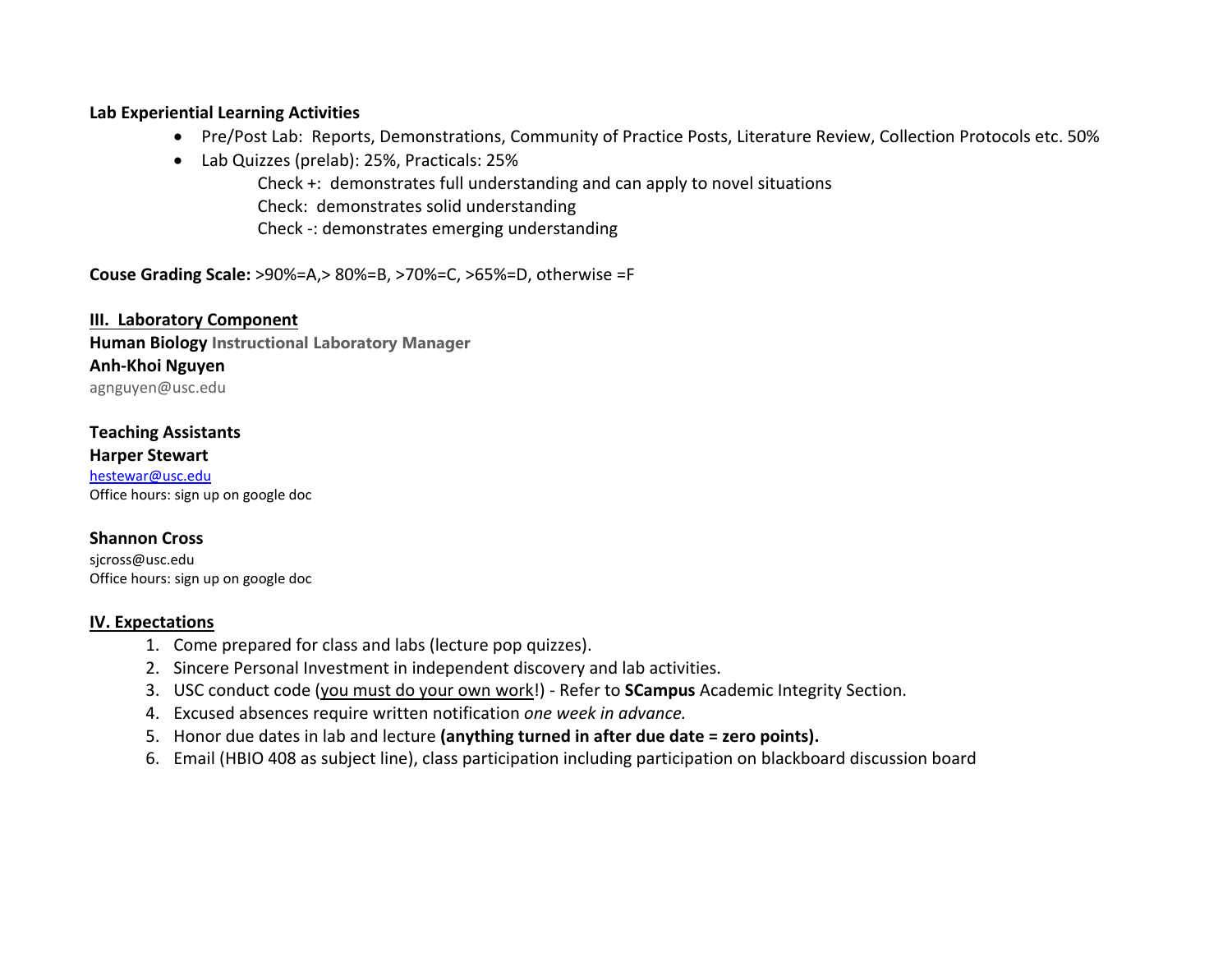### **VI. Project Overview and Grading**

**Project:** Identify significant problem (compare/contrast), generate a meaningful hypothesis, design and conduct a biomechanical experiment to test hypothesis (limitation of analysis: compare and contrast 2D planar movements).

## **Project Grade will include the following components:**

- 1. Background/Significance (10%) *Problem? known/unknown in peer reviewed literature?*
- 2. Kinematics (angle-angle) (25%) *kinematic context for muscle force generation*
- 3. Kinetics (whole body: imp/mom (25%); joint kinetics (25%) *cause/effect at joint &CM levels*
- 4. Presentation and hand-in materials (15%); *all comparisons specific to research question*
	- a) 3 related scientific journal articles (.pdf emailed to TA prior to presentation)
	- b) hand written Free Body Diagrams and associated calculations (show all work)
	- c) Paper copy of presentation (must be able to read all text on all figures)
	- d) Peer evaluation (emailed to TA prior to presentation)

## **Statement on Academic Conduct and Support Systems**

#### **Academic Conduct:**

Plagiarism – presenting someone else's ideas as your own, either verbatim or recast in your own words – is a serious academic offense with serious consequences. Please familiarize yourself with the discussion of plagiarism in SCampus in Part B, Section 11, "Behavior Violating University Standards" [policy.usc.edu/scampus-part-b.](https://policy.usc.edu/scampus-part-b/) Other forms of academic dishonesty are equally unacceptable. See additional information in SCampus and university policies on scientific misconduct, [policy.usc.edu/scientific-misconduct.](http://policy.usc.edu/scientific-misconduct)

#### **Support Systems:**

*Counseling and Mental Health - (213) 740-9355 – 24/7 on call* [studenthealth.usc.edu/counseling](https://studenthealth.usc.edu/counseling/) Free and confidential mental health treatment for students, including short-term psychotherapy, group counseling, stress fitness workshops, and crisis intervention.

*National Suicide Prevention Lifeline - 1 (800) 273-8255 – 24/7 on call* [suicidepreventionlifeline.org](http://www.suicidepreventionlifeline.org/) Free and confidential emotional support to people in suicidal crisis or emotional distress 24 hours a day, 7 days a week.

*Relationship and Sexual Violence Prevention Services (RSVP) - (213) 740-9355(WELL), press "0" after hours – 24/7 on call* [studenthealth.usc.edu/sexual-assault](https://studenthealth.usc.edu/sexual-assault/)

Free and confidential therapy services, workshops, and training for situations related to gender-based har[m.](https://engemannshc.usc.edu/rsvp/)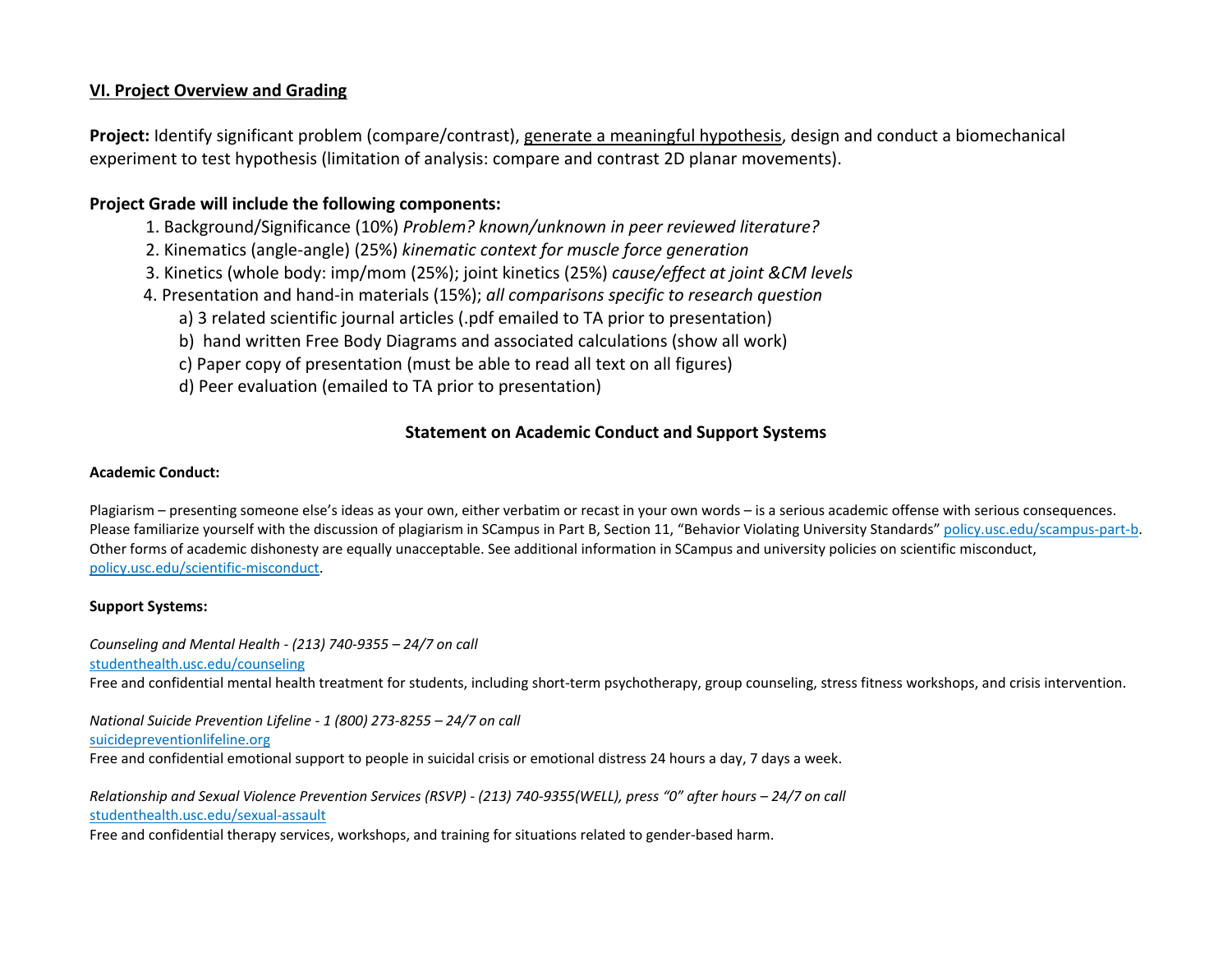#### *Office of Equity and Diversity (OED) - (213) 740-5086 | Title IX – (213) 821-8298* [equity.usc.edu,](https://equity.usc.edu/) [titleix.usc.edu](http://titleix.usc.edu/)

Information about how to get help or help someone affected by harassment or discrimination, rights of protected classes, reporting options, and additional resources for students, faculty, staff, visitors, and applicants.

*Reporting Incidents of Bias or Harassment - (213) 740-5086 or (213) 821-8298*

#### [usc-advocate.symplicity.com/care\\_report](https://usc-advocate.symplicity.com/care_report/)

Avenue to report incidents of bias, hate crimes, and microaggressions to the Office of Equity and Diversity |Title IX for appropriate investigation, supportive measures, and respons[e.](https://studentaffairs.usc.edu/bias-assessment-response-support/)

#### *The Office of Disability Services and Programs - (213) 740-0776*

#### [dsp.usc.edu](http://dsp.usc.edu/)

Support and accommodations for students with disabilities. Services include assistance in providing readers/notetakers/interpreters, special accommodations for test taking needs, assistance with architectural barriers, assistive technology, and support for individual needs.

#### *USC Campus Support and Intervention - (213) 821-4710*

#### [campussupport.usc.edu](https://campussupport.usc.edu/)

Assists students and families in resolving complex personal, financial, and academic issues adversely affecting their success as a student.

#### *Diversity at USC - (213) 740-2101*

#### [diversity.usc.edu](https://diversity.usc.edu/)

Information on events, programs and training, the Provost's Diversity and Inclusion Council, Diversity Liaisons for each academic school, chronology, participation, and various resources for students[.](https://diversity.usc.edu/) 

*USC Emergency - UPC: (213) 740-4321, HSC: (323) 442-1000 – 24/7 on call* 

#### [dps.usc.edu,](http://dps.usc.edu/) [emergency.usc.edu](http://emergency.usc.edu/)

Emergency assistance and avenue to report a crime. Latest updates regarding safety, including ways in which instruction will be continued if an officially declared emergency makes travel to campus infeasible.

*USC Department of Public Safety - UPC: (213) 740-6000, HSC: (323) 442-120 – 24/7 on call*  [dps.usc.edu](http://dps.usc.edu/) Non-emergency assistance or information.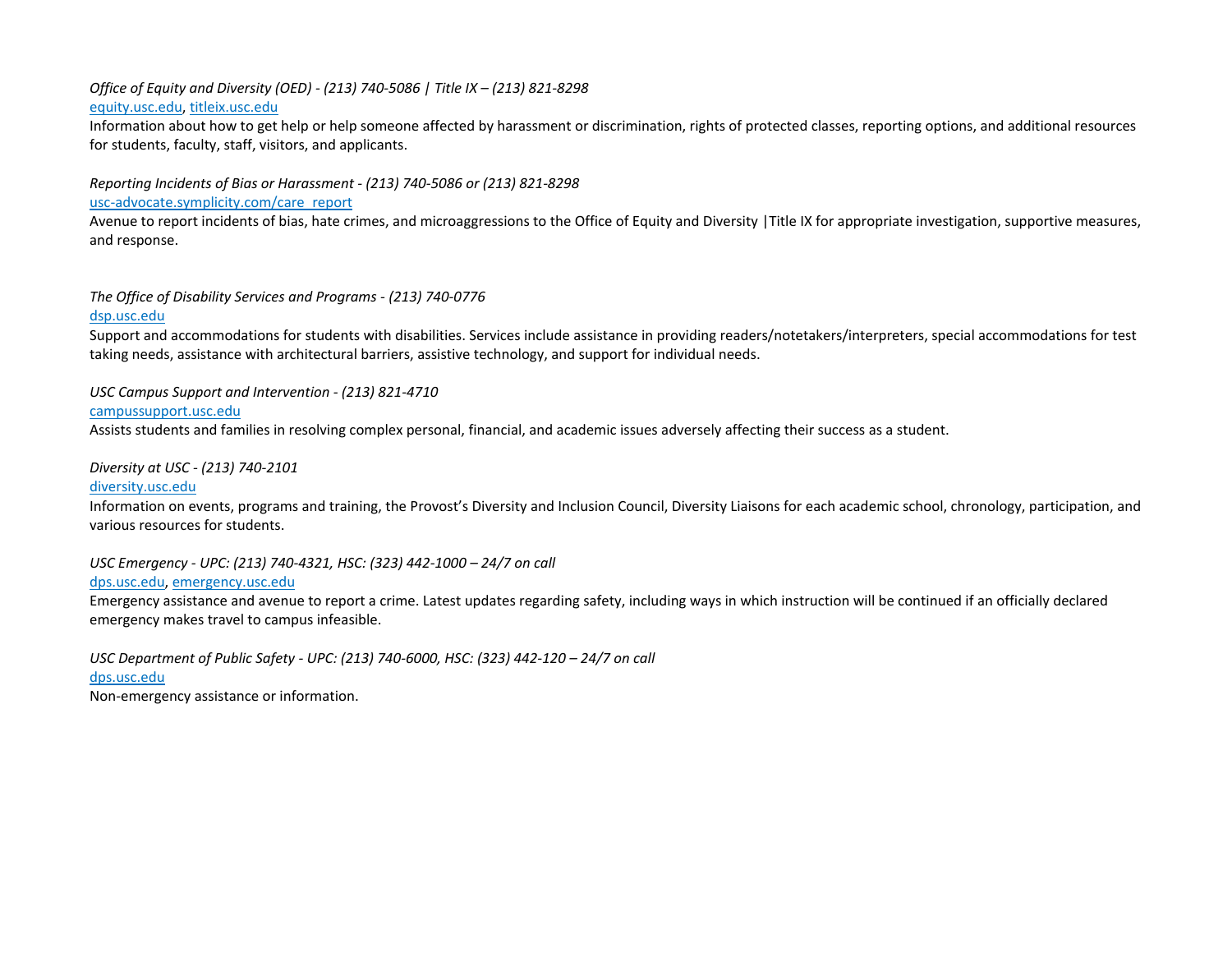| <b>HBIO 408</b> | Location       | Monday                                                 | Wed                                   | Labs (weekly quiz)        |
|-----------------|----------------|--------------------------------------------------------|---------------------------------------|---------------------------|
| Week 1          | <b>SLH 100</b> | Motion analysis                                        | Events, Phases                        | Intro/                    |
| $23-Aug$        |                | Whole Body (CM)                                        | Mechanical Objectives                 | Tools                     |
|                 |                |                                                        |                                       | 2D Model of Body          |
| Week 2          |                | SLH 100 Cause-Effect, FBD, MAD, CM                     | <b>Equations of Motion</b>            | (CM)                      |
|                 |                |                                                        |                                       | <b>Body Segment</b>       |
| 30-Aug          |                | Force vector, time                                     | squat-stand, stand-squat              | Parameters                |
| Week 3          | <b>SLH 100</b> | Labor Day Week (no labs)                               | net impulse=Amomentum                 | Field Work                |
| 6-Sep           |                | no lecture on Monday, no labs                          | running                               | Video                     |
| Week 4          | <b>SLH 100</b> | net impulse=Amomentum                                  | Projectile Motion                     | Linear Impulse            |
|                 |                |                                                        |                                       | Running/Lab RF            |
| 13-Sep          |                | Jump Shot: multiple phases                             | ball/body                             | &Vayu Demo                |
| Week 5          | <b>SLH 100</b> | net ang impulse=Amomentum                              | Context at Initiation                 | Angular Impulse           |
| 20-Sep          |                | back, reverse dives                                    | stand vs running front                | Diving                    |
| Week 6          |                | SLH 100 Performance Improvement                        | <b>Reduce Risk</b>                    | <b>Practical</b>          |
| 27-Sep          |                | (Land and Go)                                          | (Land and Stop)                       | Exam                      |
|                 |                |                                                        |                                       |                           |
| Week 7          | <b>SLH 100</b> | Motion Analysis:                                       | <b>Midterm Exam</b>                   | <b>Multijoint Control</b> |
| 4-Oct           |                | Segment/Joint Level (STS)                              |                                       | (Vayu)                    |
| Week 8          |                | PED B10 Field Project Data Collection                  | Recorded Lecture - Field work         | <b>Data Collection</b>    |
| $11-Oct$        | DATA           | Sign up for data collection in the                     |                                       | <b>Midsemester</b>        |
|                 |                | field (Vayu)                                           | no labs this week                     | break                     |
| Week 9          |                | <b>PED B10 Lab Force Data Collection</b>               | Recorded Lecture- Lab work            | Project                   |
| $18-Oct$        | DATA           | Sign up for B10 Data Collection                        | Labs will meet this week              |                           |
| <b>Week 10</b>  | <b>SLH 100</b> | Lower Extremity Joint Kinetics                         | <b>Upper Extremity Joint Kinetics</b> | Project                   |
| $25-0ct$        |                | <b>STS Ergonomics</b>                                  | <b>STS Ergonomics</b>                 |                           |
| Week 11         | <b>SLH 100</b> | Preparation for Mech Demand                            | <b>Preparation for Mech Demand</b>    | Project                   |
| 1-Nov           |                | <b>WC</b> propulsion                                   | resistance/assistance training        |                           |
| Week 12         | <b>SLH 100</b> | Preparation for Mech Demand                            | <b>Project Abstracts Shared</b>       | Project                   |
| 8-Nov           |                | Modifications over time                                | in class (3 minute 1 slide)           |                           |
| Week 13         | <b>SLH 100</b> | <b>Review: Joint Kinetics</b>                          | <b>Midterm Exam</b>                   | Project                   |
| 15-Nov          |                |                                                        |                                       |                           |
| Week 14         | Natural        | Field Trip on Monday (USC ID)                          | no class Thanksgiving                 | Project                   |
| 22-Nov          |                | History MComparative Biomechanics                      |                                       |                           |
| Week 15         |                |                                                        |                                       | <b>Present final</b>      |
|                 |                | SLH 100 Review: Whole Body                             | Review: Joint/Segment level           | <b>Project in lab</b>     |
| 29-Nov          |                |                                                        |                                       |                           |
| Final $12/13$   | Grade          | SLH 100 Comprehensive Exam<br>Rubric                   |                                       |                           |
|                 |                | Check - needs work                                     |                                       |                           |
|                 | Check          | solid understanding                                    |                                       |                           |
|                 |                | Check + full understanding + apply to novel situations |                                       | 0                         |